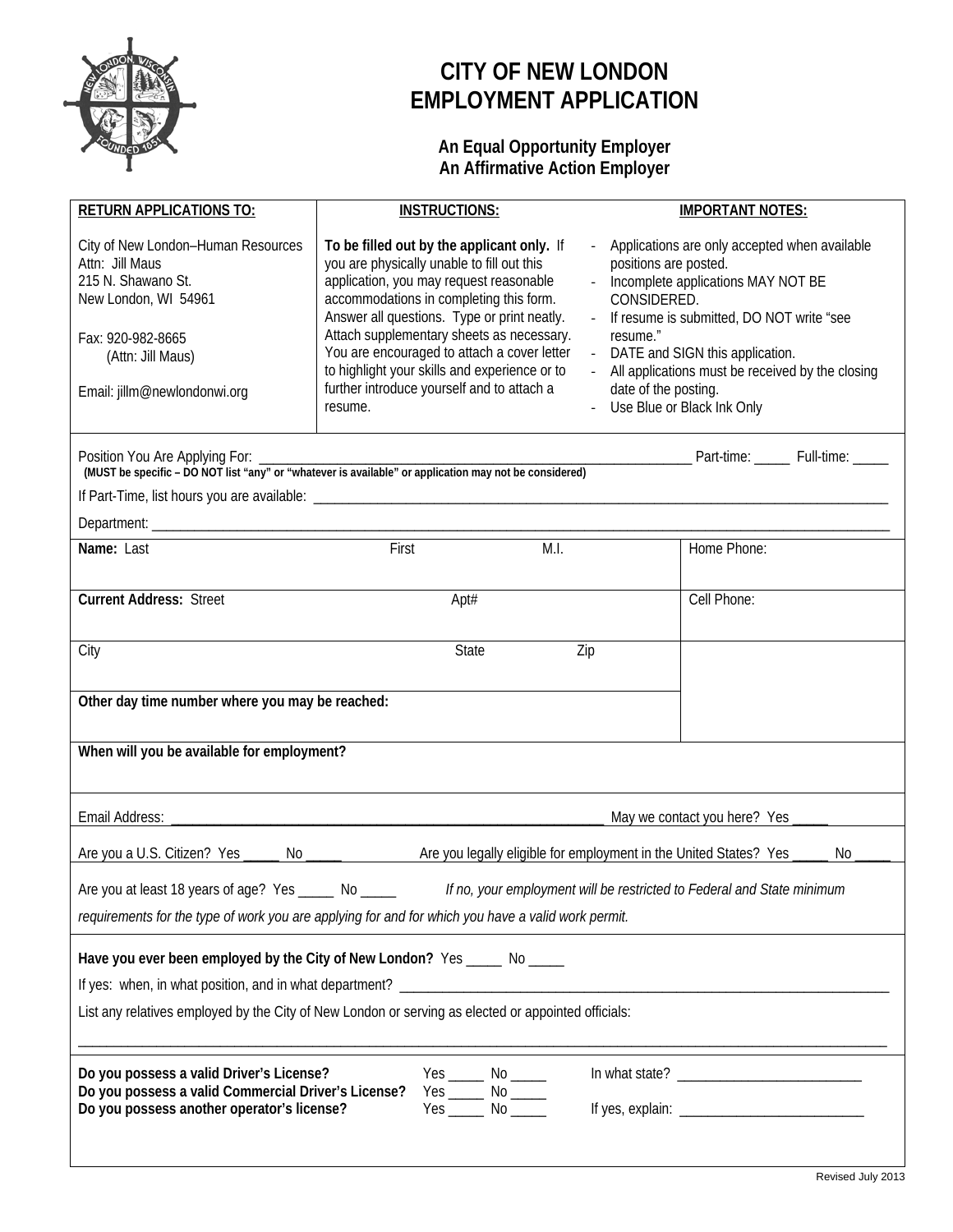| If you are applying for a job where you need to drive your car while on City business, can you make arrangements to meet the City's minimum<br>liability insurance requirements on your vehicle (\$100,000 each person bodily injury; \$300,000 each accident bodily injury; \$50,000 property<br>damage liability)? Yes ______ No _____ |                                                                        |                                                                                                                  |             |                                                                                                                                                                                                                                                                                                      |                     |  |
|------------------------------------------------------------------------------------------------------------------------------------------------------------------------------------------------------------------------------------------------------------------------------------------------------------------------------------------|------------------------------------------------------------------------|------------------------------------------------------------------------------------------------------------------|-------------|------------------------------------------------------------------------------------------------------------------------------------------------------------------------------------------------------------------------------------------------------------------------------------------------------|---------------------|--|
|                                                                                                                                                                                                                                                                                                                                          | List any memberships in professional or technical associations:        |                                                                                                                  | profession: | List any current license or registration as a member of a trade or                                                                                                                                                                                                                                   |                     |  |
|                                                                                                                                                                                                                                                                                                                                          |                                                                        |                                                                                                                  |             | List any SPECIAL SKILLS or QUALIFICATIONS that were not covered in previous sections, but you would like us to know about:                                                                                                                                                                           |                     |  |
|                                                                                                                                                                                                                                                                                                                                          |                                                                        | against you. Failure to include all information requested under this section may result in denial of employment. |             | THIS SECTION MUST BE COMPLETED! Please list ALL instances in which you were convicted as an ADULT for crimes (misdemeanors or<br>felonies), ordinance violations, traffic violations and the like. Also, please list all criminal charges (misdemeanors or felonies) currently pending               |                     |  |
|                                                                                                                                                                                                                                                                                                                                          |                                                                        | Please check $\Box$ Yes or $\Box$ No If Yes, please explain below (you may attach another sheet if necessary).   |             |                                                                                                                                                                                                                                                                                                      |                     |  |
| Date                                                                                                                                                                                                                                                                                                                                     | Location                                                               |                                                                                                                  | Charge      | Court                                                                                                                                                                                                                                                                                                | Disposition of Case |  |
|                                                                                                                                                                                                                                                                                                                                          |                                                                        |                                                                                                                  |             |                                                                                                                                                                                                                                                                                                      |                     |  |
|                                                                                                                                                                                                                                                                                                                                          |                                                                        |                                                                                                                  |             |                                                                                                                                                                                                                                                                                                      |                     |  |
|                                                                                                                                                                                                                                                                                                                                          |                                                                        | inherent in the position which requires this information prior to hiring.                                        |             | NOTE: A conviction record or pending arrest record does not constitute an automatic bar to employment and will be considered only if there is a<br>substantial relationship to the circumstances of the particular position or if the employer deems there is a bona fide occupational qualification |                     |  |
|                                                                                                                                                                                                                                                                                                                                          | Did you graduate from high school? Yes ______ No _____                 |                                                                                                                  |             |                                                                                                                                                                                                                                                                                                      |                     |  |
|                                                                                                                                                                                                                                                                                                                                          |                                                                        |                                                                                                                  |             | If no, have you passed a high school equivalency or GED test? Yes _____ No _____ Location of school: __________________________________                                                                                                                                                              |                     |  |
|                                                                                                                                                                                                                                                                                                                                          |                                                                        |                                                                                                                  |             |                                                                                                                                                                                                                                                                                                      |                     |  |
|                                                                                                                                                                                                                                                                                                                                          |                                                                        |                                                                                                                  |             |                                                                                                                                                                                                                                                                                                      |                     |  |
|                                                                                                                                                                                                                                                                                                                                          |                                                                        |                                                                                                                  |             |                                                                                                                                                                                                                                                                                                      |                     |  |
|                                                                                                                                                                                                                                                                                                                                          |                                                                        |                                                                                                                  |             | Special skills & qualifications - this information must be provided if you are applying for a position requiring these skills:                                                                                                                                                                       |                     |  |
|                                                                                                                                                                                                                                                                                                                                          |                                                                        |                                                                                                                  |             | Experience using calculator? Yes _____ No _____ Copy Machine? _____ Fax? ____ Multi-line Phone System? ____                                                                                                                                                                                          |                     |  |
|                                                                                                                                                                                                                                                                                                                                          |                                                                        |                                                                                                                  |             |                                                                                                                                                                                                                                                                                                      |                     |  |
|                                                                                                                                                                                                                                                                                                                                          |                                                                        |                                                                                                                  |             |                                                                                                                                                                                                                                                                                                      |                     |  |
|                                                                                                                                                                                                                                                                                                                                          |                                                                        |                                                                                                                  |             |                                                                                                                                                                                                                                                                                                      |                     |  |
| List any languages other than English you can speak:                                                                                                                                                                                                                                                                                     |                                                                        |                                                                                                                  |             |                                                                                                                                                                                                                                                                                                      |                     |  |
|                                                                                                                                                                                                                                                                                                                                          |                                                                        |                                                                                                                  |             |                                                                                                                                                                                                                                                                                                      |                     |  |
|                                                                                                                                                                                                                                                                                                                                          | <b>TRAINING BEYOND HIGH SCHOOL:</b><br>College, university or school - |                                                                                                                  |             |                                                                                                                                                                                                                                                                                                      | Credits             |  |
|                                                                                                                                                                                                                                                                                                                                          | name and location                                                      | Major field                                                                                                      | GPA         | Degree Earned                                                                                                                                                                                                                                                                                        | Earned              |  |
|                                                                                                                                                                                                                                                                                                                                          |                                                                        |                                                                                                                  |             |                                                                                                                                                                                                                                                                                                      |                     |  |
|                                                                                                                                                                                                                                                                                                                                          |                                                                        |                                                                                                                  |             |                                                                                                                                                                                                                                                                                                      |                     |  |
|                                                                                                                                                                                                                                                                                                                                          |                                                                        |                                                                                                                  |             |                                                                                                                                                                                                                                                                                                      |                     |  |
|                                                                                                                                                                                                                                                                                                                                          |                                                                        |                                                                                                                  |             |                                                                                                                                                                                                                                                                                                      |                     |  |
|                                                                                                                                                                                                                                                                                                                                          |                                                                        |                                                                                                                  |             |                                                                                                                                                                                                                                                                                                      |                     |  |
|                                                                                                                                                                                                                                                                                                                                          |                                                                        |                                                                                                                  |             |                                                                                                                                                                                                                                                                                                      |                     |  |
|                                                                                                                                                                                                                                                                                                                                          |                                                                        | courses, police academy, in-service training, etc. Tell us how long such schooling lasted.                       |             | Describe any additional education or training you have received, not covered above such as vocational or internet courses, correspondence                                                                                                                                                            |                     |  |
|                                                                                                                                                                                                                                                                                                                                          |                                                                        |                                                                                                                  |             |                                                                                                                                                                                                                                                                                                      |                     |  |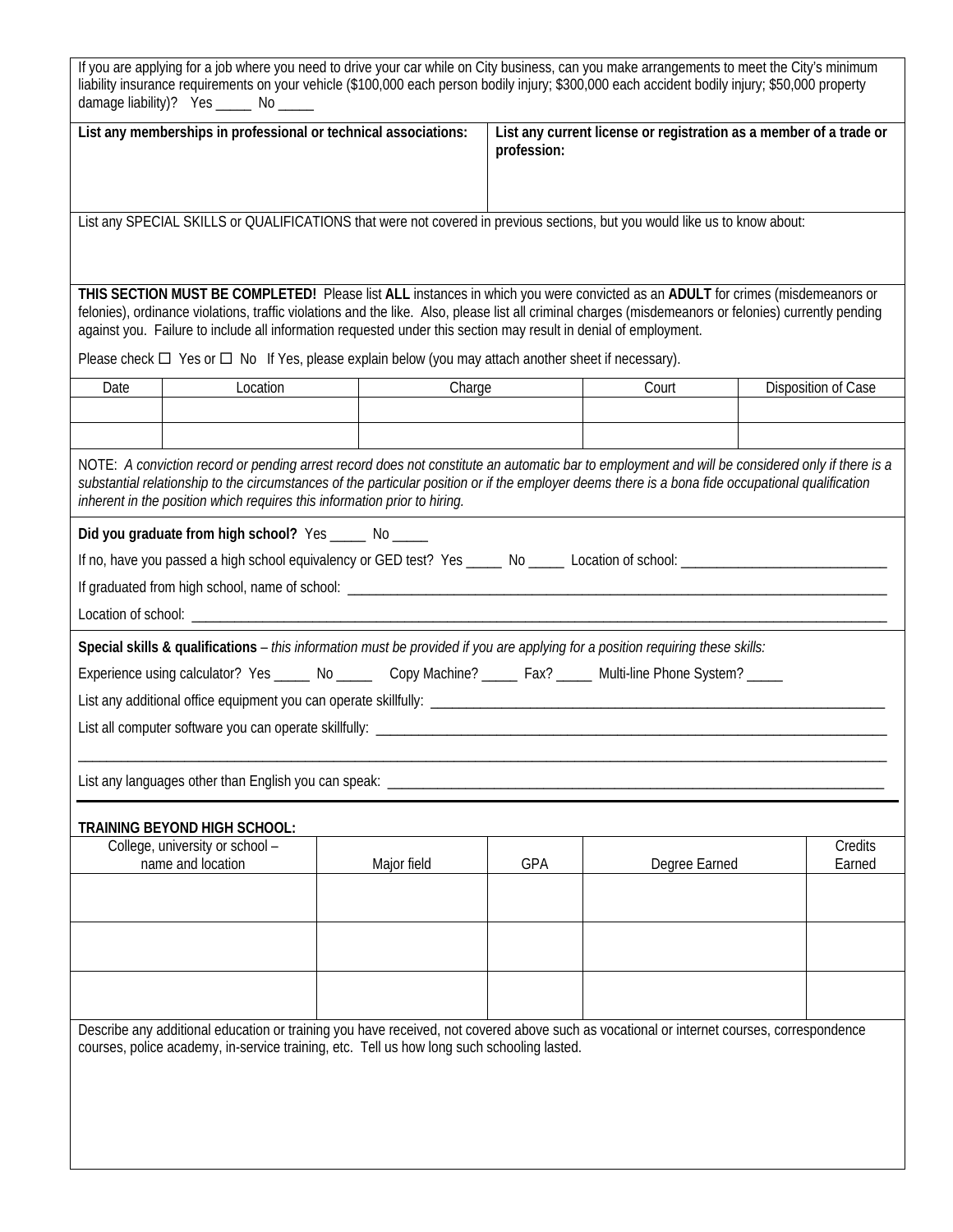### IMPORTANT: YOU MUST LIST YOUR EMPLOYMENT HISTORY FOR AT LEAST THE LAST 10 YEARS. YOU MAY ATTACH A RESUME, BUT YOU MUST STILL LIST YOUR HISTORY BELOW. **DO NOT WRITE 'SEE RESUME.'** YOU MAY ATTACH ADDITIONAL SHEETS AS NEEDED. LIST ANY MILITARY SERVICE, EXPLAIN GAPS IN EMPLOYMENT.

Are you currently Unemployed? Yes \_\_\_\_\_\_ No \_\_\_\_\_ If Yes, since \_\_\_\_\_\_\_\_\_\_\_\_\_\_\_\_

## **Employment Section: Please start with your most recent position – include military service**

| From (month & year):          | Title of your PRESENT/MOST RECENT position:          |               | Primary Duties:        |
|-------------------------------|------------------------------------------------------|---------------|------------------------|
| To (month & year):            | Employer's Name (Company Name):                      | Phone Number: |                        |
|                               |                                                      |               |                        |
| Hours each week:              | Address:                                             |               |                        |
|                               | Name and title of supervisor:                        |               |                        |
| Full-time: ____               |                                                      |               |                        |
| Part-time: _____              | If currently employed, may we contact your employer? |               |                        |
| Temporary: _____              | No, not at this time<br>Yes.                         |               |                        |
| <b>Starting Salary:</b><br>\$ | Reason for leaving or considering change:            |               |                        |
| Yearly, monthly, hourly       |                                                      |               |                        |
| Present Salary:<br>\$         | Were you involuntarily discharged? Yes               | No            |                        |
| Yearly, monthly, hourly       | Number of employees you supervise:                   |               |                        |
| From (month & year):          | Title of position held:                              |               | <b>Primary Duties:</b> |
| To (month & year):            | Employer's Name (Company Name):                      | Phone Number: |                        |
|                               |                                                      |               |                        |
| Hours each week:              | Address:                                             |               |                        |
|                               |                                                      |               |                        |
| Full-time: _____              | Name and title of supervisor:                        |               |                        |
| Part-time: _____              | If currently employed, may we contact your employer? |               |                        |
| Temporary: _____              | No, not at this time<br>Yes                          |               |                        |
| <b>Starting Salary:</b>       | Reason for leaving or considering change:            |               |                        |
| Yearly, monthly, hourly       |                                                      |               |                        |
| Present Salary:               | Were you involuntarily discharged? Yes               | No            |                        |
| Yearly, monthly, hourly       | Number of employees you supervise:                   |               |                        |
| From (month & year):          | Title of position held:                              |               | <b>Primary Duties:</b> |
|                               |                                                      |               |                        |
| To (month & year):            | Employer's Name (Company Name):                      | Phone Number: |                        |
| Hours each week:              | Address:                                             |               |                        |
|                               |                                                      |               |                        |
| Full-time: _____              | Name and title of supervisor:                        |               |                        |
| Part-time: _____              | If currently employed, may we contact your employer? |               |                        |
| Temporary: _____              | No, not at this time<br>Yes                          |               |                        |
| Starting Salary:              | Reason for leaving or considering change:            |               |                        |
| \$<br>Yearly, monthly, hourly |                                                      |               |                        |
| Present Salary:               | Were you involuntarily discharged? Yes               | No            |                        |
| \$<br>Yearly, monthly, hourly | Number of employees you supervise:                   |               |                        |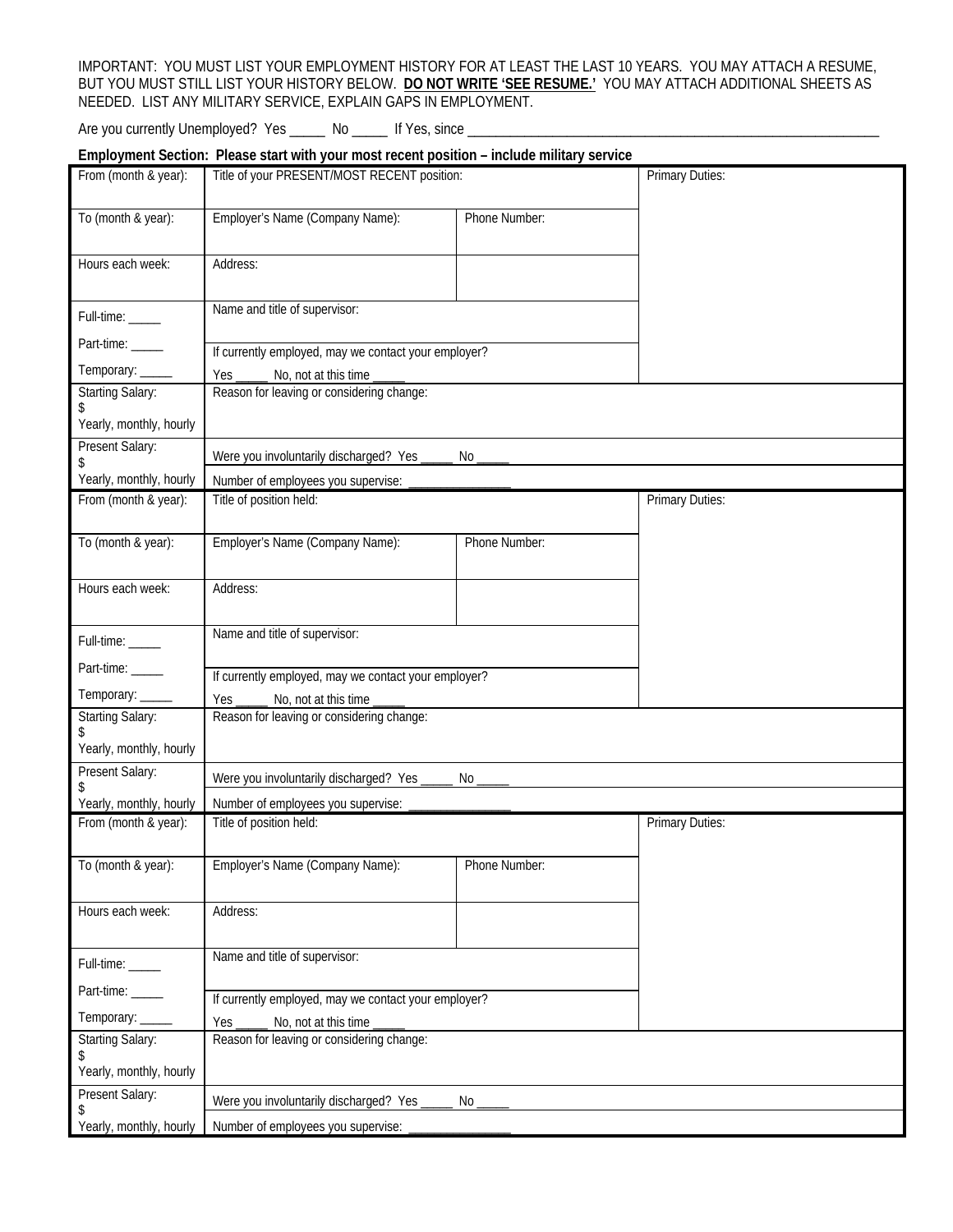| <b>OTHER EXPERIENCE:</b><br>(Include volunteer experience, internships, and/or jobs, not included in the employment section). |           |                                |        |                      |
|-------------------------------------------------------------------------------------------------------------------------------|-----------|--------------------------------|--------|----------------------|
| <b>Company Name/Location</b>                                                                                                  | Job Title | Dates Employed<br>(month/year) | Salary | Full or<br>Part-Time |
|                                                                                                                               |           |                                |        |                      |
|                                                                                                                               |           |                                |        |                      |
|                                                                                                                               |           |                                |        |                      |
|                                                                                                                               |           |                                |        |                      |
|                                                                                                                               |           |                                |        |                      |

| <b>REFERENCES:</b>                                                                                                                                |            |                        |  |  |
|---------------------------------------------------------------------------------------------------------------------------------------------------|------------|------------------------|--|--|
| Related to work, education, volunteer, or community (ex: former employers, supervisors, co-workers, school faculty, volunteer coordinators, etc.) |            |                        |  |  |
| NO relatives, significant others, or friends.                                                                                                     |            |                        |  |  |
| Name/Address/Telephone/Email<br>Name:                                                                                                             | Occupation | Nature of Relationship |  |  |
|                                                                                                                                                   |            |                        |  |  |
| Address:                                                                                                                                          |            |                        |  |  |
| Telephone:                                                                                                                                        |            |                        |  |  |
| Email:                                                                                                                                            |            |                        |  |  |
|                                                                                                                                                   |            |                        |  |  |
| Name:                                                                                                                                             |            |                        |  |  |
| Address:                                                                                                                                          |            |                        |  |  |
| Telephone:                                                                                                                                        |            |                        |  |  |
| Email:                                                                                                                                            |            |                        |  |  |
|                                                                                                                                                   |            |                        |  |  |
| Name:                                                                                                                                             |            |                        |  |  |
| Address:                                                                                                                                          |            |                        |  |  |
| Telephone:                                                                                                                                        |            |                        |  |  |
| Email:                                                                                                                                            |            |                        |  |  |
|                                                                                                                                                   |            |                        |  |  |
| Name:                                                                                                                                             |            |                        |  |  |
| Address:                                                                                                                                          |            |                        |  |  |
| Telephone:                                                                                                                                        |            |                        |  |  |
| Email:                                                                                                                                            |            |                        |  |  |
|                                                                                                                                                   |            |                        |  |  |

# **Attention: Applicants for Supervisory Positions**

Please attach a separate sheet of paper and write (do not type) your answer to the following two questions. (The answer should be at least 150 words, legible and responsive to the question).

- *1. What qualities make you an outstanding candidate?*
- *2. What duties and responsibilities would comprise the ideal job for you?*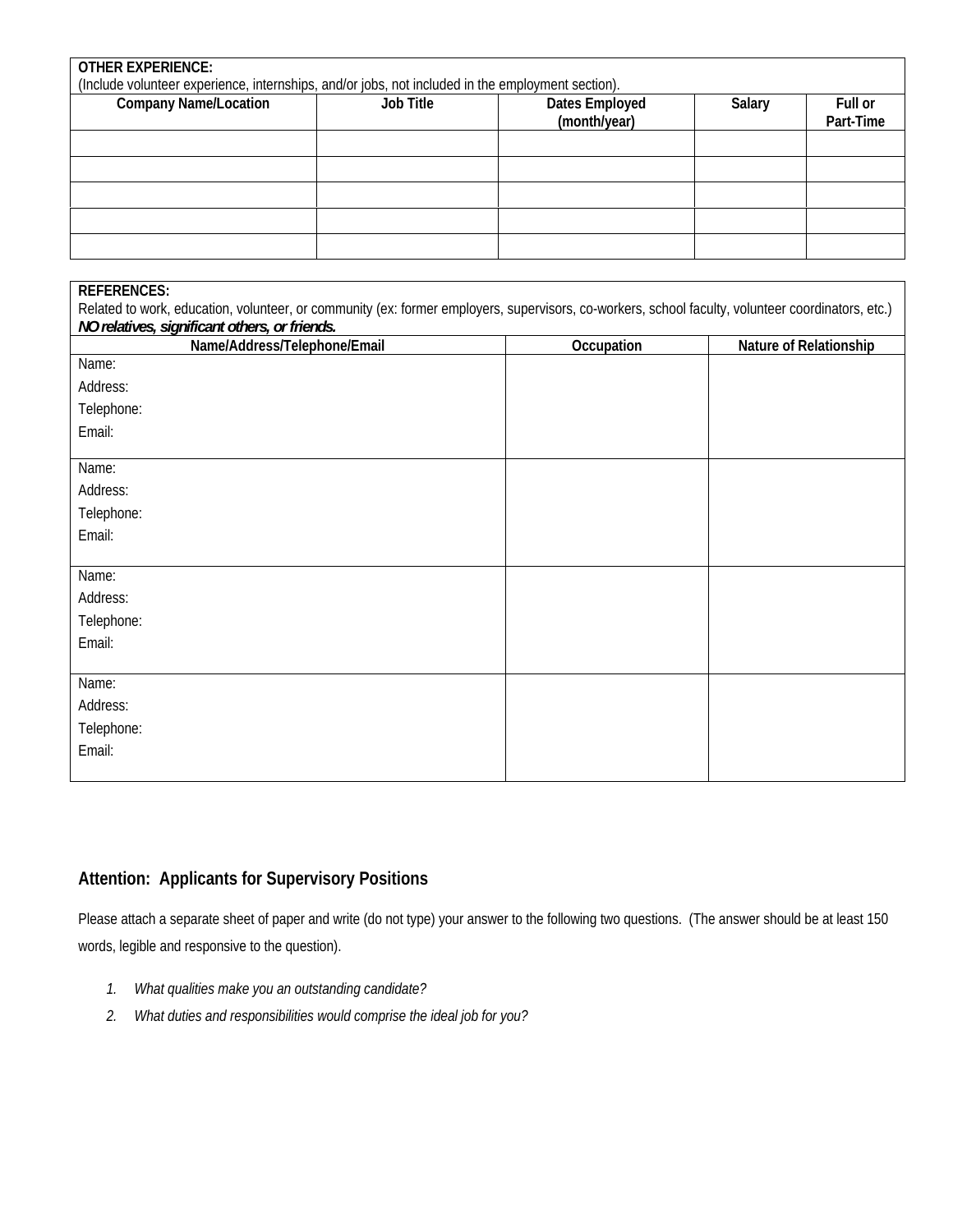### **Authorization and Certification**

Please read and initial each of the following statements. If you have a question regarding any of these statements, ask a Human Resources representative prior to initialing and signing the application. Your initials and signature verify that you have read, understand and agree to abide by these statements.

- Initial: \_\_\_\_\_\_ I authorize any person contacted to provide the City of New London any and all information regarding my employment, education and other information concerning any of the subjects covered by this application. I release and hold harmless the City of New London, its officers, agents and employees and the persons providing information from any liability related to the providing of this information.
- Initial: \_\_\_\_\_\_ I understand that after receiving a conditional offer of employment I may be required to successfully pass preemployment and post-employment exams to gain employment or continue employment with the City of New London. I consent freely and voluntarily to participate in required drug tests and/or a pre-employment physical exam at a location selected by the City of New London, and consent to the release of the test results to the City of New London. I hereby release and hold harmless the City of New London, their officers, agents and employees, and the laboratory, their employees, agents and contractors from any liability whatsoever, arising from the drug tests and/or a pre-employment exam and decisions concerning employment based upon the results of the tests.
- Initial: \_\_\_\_\_\_ I authorize the City of New London, its officers, agents, and employees to conduct a background criminal check and a check with the Department of Transportation prior to making a decision regarding employment. I release and hold harmless the City of New London, their officers, agents, and employees and the person(s) providing the information from any liability related to the performance or result of this check. I recognize that this information will be considered by the City of New London only if it substantially relates to the position applied for.
- Initial: \_\_\_\_\_\_ If accepted for employment, I agree that my status as an employee depends upon my successful performance. I under stand that just as I am free to resign at any time, the City of New London reserves the right to terminate my employment at any time. All employees not covered by a collective bargaining agreement are considered at-will employees.
- Initial: \_\_\_\_\_\_ I agree to use such personal protective equipment and devices as may be required by the City of New London and to comply with safety rules and requirements. In addition, I understand that the City of New London maintains a workplace free from drugs, harassment and violence.
- Initial: \_\_\_\_\_\_ I understand that nothing contained in the application or any employee handbook, the granting of an interview, or an offer/acceptance of employment constitutes an employment contract. I understand that no representative of the City of New London has the authority to make any assurances to the contrary.

I hereby certify that all statements made on or in connection with my application are true, complete and correct to the best of my knowledge and belief. I understand and agree that any misstatements or omissions of material fact subject me to disqualification or, if hired, dismissal.

*Notice* - Wisconsin Open Records Law: Under section 19.36(7) of Wisconsin Statutes, the names of the "Final Candidates" must be open to public inspection. The statute also provides that if an applicant does not want his/her name revealed prior to being a "Final Candidate" they can do so by making a separate request in writing.

The City of New London is committed to the equality of opportunity for all people. It is the policy of the City of New London to provide equal employment opportunities for all individuals on the basis of their skills, abilities and qualification, without regard to age, ancestry, arrest & conviction record, color, creed, disability, genetic testing, honesty testing, marital status, membership in the National Guard, state defense force, or any other reserve component of the military forces of the United States or this State, national origin, race, religion, sex, sexual orientation, and the use or nonuse of lawful products off the employer's premises during nonworking hours.

| <b>Applicant Signature:</b> | Date |
|-----------------------------|------|
| Parent Signature:<br>◡      | Date |
| (If applicant is a minor)   |      |

Please visit our website at www.newlondonwi.org for more information about the City of New London or for additional copies of this application.